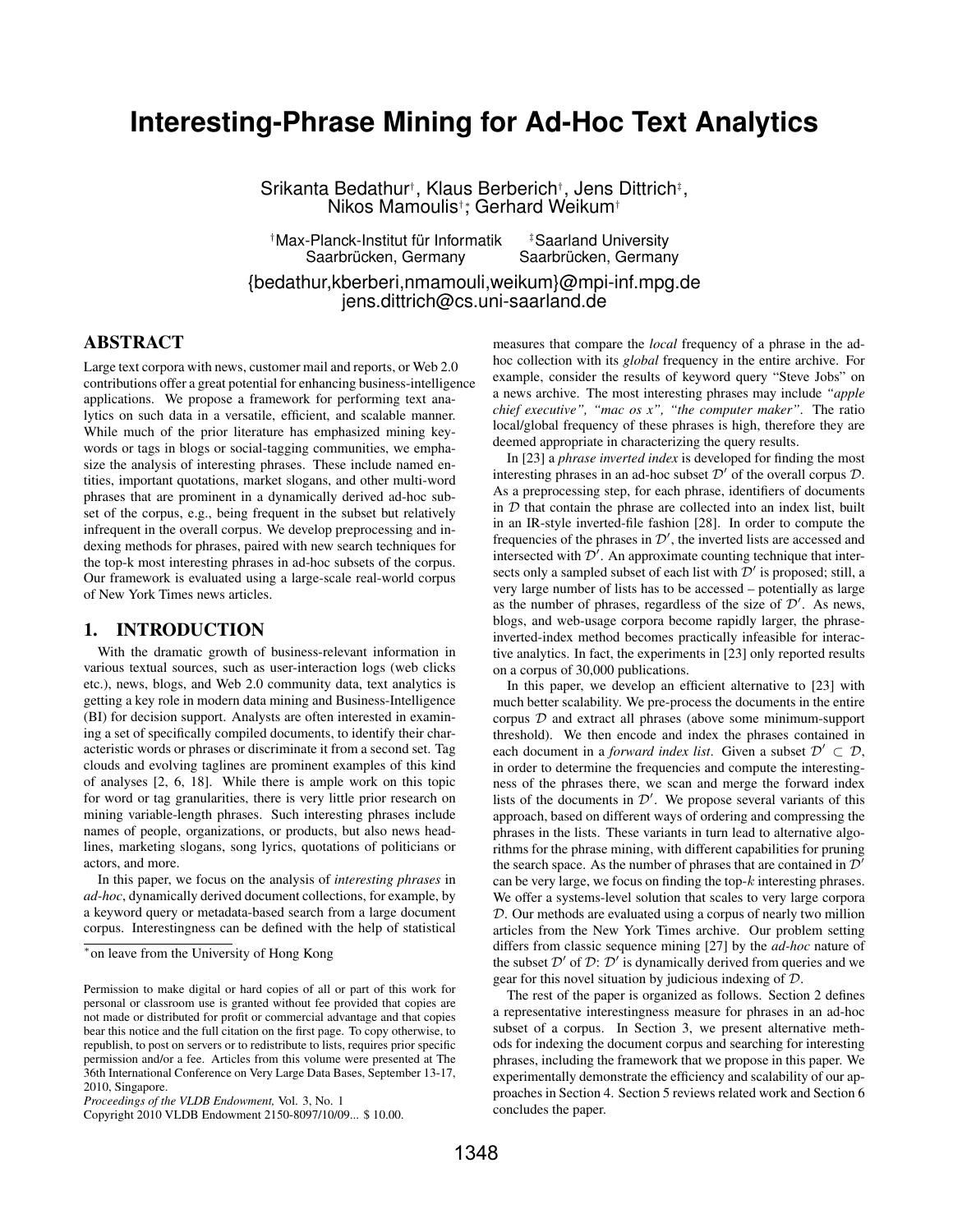### 2. PROBLEM DEFINITION

This paper deals with mining interesting phrases in a document collection derived by a query. A phrase is a sequence of terms that appear contiguously in the text. The frequency of a phrase  $p$  in a collection of documents T is denoted by  $freq(p, T)$  and defined as the number of documents in T, which contain  $p.freq(p, T) =$ *count* $\{d : d \in \mathcal{T} \land p \in d\}$ . Let  $\mathcal{D}$  be a document corpus and  $\mathcal{D}'$  be an ad-hoc subset of it containing all documents that satisfy a query. A straightforward measure for interestingness of a phrase  $p$  with respect to  $\mathcal{D}'$  is simply the *local* phrase frequency  $freq(p, \mathcal{D}')$ . However, this favors common phrases that contain stopwords and have a high frequency in the whole corpus. A more appropriate measure is Definition 1, which normalizes the occurrences of a phrase in  $\mathcal{D}'$ by its *global* frequency in D.

DEFINITION 1. *Let* D" *be an ad-hoc subcollection of a document corpus*  $D$ *. Let*  $p$  *be a phrase. The interestingness*  $I_D(p, D')$ *of* p *w.r.t.* D" *is defined by:*

$$
I_{\mathcal{D}}(p, \mathcal{D}') = \frac{freq(p, \mathcal{D}')}{freq(p, \mathcal{D})}
$$
 (1)

It may not be realistic to compute  $I_{\mathcal{D}}$  for all phrases that appear in any document of  $\mathcal{D}'$ . So, we define our mining problem as finding the  $k$  phrases with the highest interestingness. In the next section, we show how the corpus  $D$  can be pre-processed and indexed, in order to solve this problem.

### 3. INDEXING ANDMINING TECHNIQUES

In this section, we investigate methods for mining interesting phrases. We first outline a baseline method that does not rely on indexing the corpus  $D$ . Then, we review the inverted indexing approach of [23] and discuss how it can be applied to solve our problem. Finally, we present in detail our *forward indexing* proposal, investigating alternative ways to order the contents of the lists, which either facilitate compressibility or allow for early termination of top-k interesting-phrase search in  $\mathcal{D}'$ .

Phrases that occur in very few documents of the corpus  $D$  are expected to give little insight to the analyst. Therefore, we restrict our search to only phrases that exist in a minimum number of documents  $\tau$  (e.g.,  $\tau$  = 5 or 10). We denote this set of candidate phrases by  $C$ . We also limit ourselves to phrases with meaningful length limits, between configurable bounds minlength and maxlength. We typically consider *minlength*=2, thus disregarding all individual words – single terms in information-retrieval jargon, but capturing person names and composite nouns. For maxlength, 5 would be a canonical choice, as this still considers short catchphrases (e.g., in quotations or slogans) but excludes entire sentences.  $C$  can be computed at a pre-processing phase, by scanning each document  $d \in \mathcal{D}$  using a sliding window to extract all phrases of lengths minlength to maxlength. Duplicate phrases in d are removed (by sorting or hashing) and then a counter is increased for each phrase in d. Finally, the phrases whose counters are at least  $\tau$  are inserted to C. As we use a small value of  $maxlength$ , considering phrases of various lengths simultaneously is more efficient than using a sequence mining approach (e.g., [27]) that would scan the documents multiple times.

### 3.1 A Baseline Method

A baseline approach for computing the local frequencies in  $\mathcal{D}'$ of all phrases in  $C$  is to perform a window-scan over each document  $d \in \mathcal{D}'$  and extract all phrases. By keeping a hash map for the phrases, we can count the documents that contain them. In the end, assuming that we have pre-processed and indexed the global frequencies of all phrases (i.e., set  $C$ ), for each phrase in the hash map, we look up its global frequency and compute  $I_{\mathcal{D}}(p, \mathcal{D}')$  according to Definition 1.

This method is expected to be expensive because of the high scanning cost, even for compressed text documents, since it involves tokenization (e.g., identifying sentence boundaries). The cost can be reduced if we replace the original document representations by term-ID arrays, after having defined a mapping between tokens and term IDs at a preprocessing phase on the complete corpus. This way, the token processing cost can be saved. In addition, term IDs can be compressed to save storage. Still, even after this improvement, there is a burden of window-scanning the term-ID arrays and formulating the phrases. If a phrase appears multiple times in the same document, we still need to care for not doublecounting it (by hash-set lookups). In addition, document-counters for each phrase have to be maintained and updated during the process. Overall, we need more effective approaches than this baseline method.

### 3.2 Phrase-Inverted Indexing

As a module of their multidimensional context exploration framework, Simitsis et al. proposed in [23] a method for finding interesting phrases in an ad-hoc subset of a document corpus. Their definition for interestingness (termed *relevance* in the paper) is a normalized version of our Definition 1. Their approach to find the most interesting phrases efficiently is to create a *phrase inverted index* for the corpus as follows. During a preprocessing phase, for each phrase  $p$ , an inverted list that contains the IDs of documents that include  $p$  is constructed. Now, the local frequency of a phrase p in  $\mathcal{D}'$  can be found by intersecting the inverted list of p with  $\mathcal{D}'$ . The global frequencies are already stored in the heads of the lists (they are equal to the list lengths); therefore, by iterating through *all* inverted lists we can find the interestingness of all phrases and determine the top-k response set. Intersecting  $\mathcal{D}'$  with long lists can be accelerated by randomizing the contents of the lists and (i) skipping uniformly over the randomized lists, (ii) stopping after a maximum number of comparisons or when a large enough intersection is already found. This way, an accurate approximation of the local frequency can be obtained (see [23] for more details).

As an example, consider a corpus  $D$  of 20 documents and a set  $C = \{p_1, p_2, \ldots, p_{12}\}\$  of phrases having a minimum support  $\tau = 4$ . Table 1 (left) shows the inverted lists for the phrases in C. The length of each list  $p_i$  is shown in brackets and the list contents are the document IDs that contain the phrase. Consider a subset of  $D$  containing documents  $D' = \{d_1, d_4, d_5, d_9, d_{12}, d_{17}, d_{18}, d_{20}\}.$ By intersecting  $\mathcal{D}'$  with each inverted list we can compute the interestingness of the corresponding phrase, as shown in Table 1 (right). For  $k = 2$ , the top-k phrases with the highest interestingness are  $p_2$  and  $p_6$ , with  $I_{\mathcal{D}}(p_2, \mathcal{D}') = 4/4$  and  $I_{\mathcal{D}}(p_6, \mathcal{D}') = 5/6$ .

The main drawback of this approach is that the whole set of inverted lists must be scanned to obtain the result. In a typical corpus consisting of few thousand documents millions of phrases can be found. In order to avoid scanning all inverted lists, [23] suggest computing the K phrases  $(K > k)$  with the highest local frequency first, and then post-processing them using the interestingness formula to find the  $k$  most interesting phrases in them. To find these  $K$  phrases efficiently, they store and access the phrase-inverted lists in *decreasing* global frequency order, and terminate as soon as the  $K$ -th smallest local frequency found is greater than the global frequencies of the remaining phrases. However, there is no guarantee that the real  $k$  most interesting phrases will be included in the  $K$ locally most frequent ones. Consider again the example of Table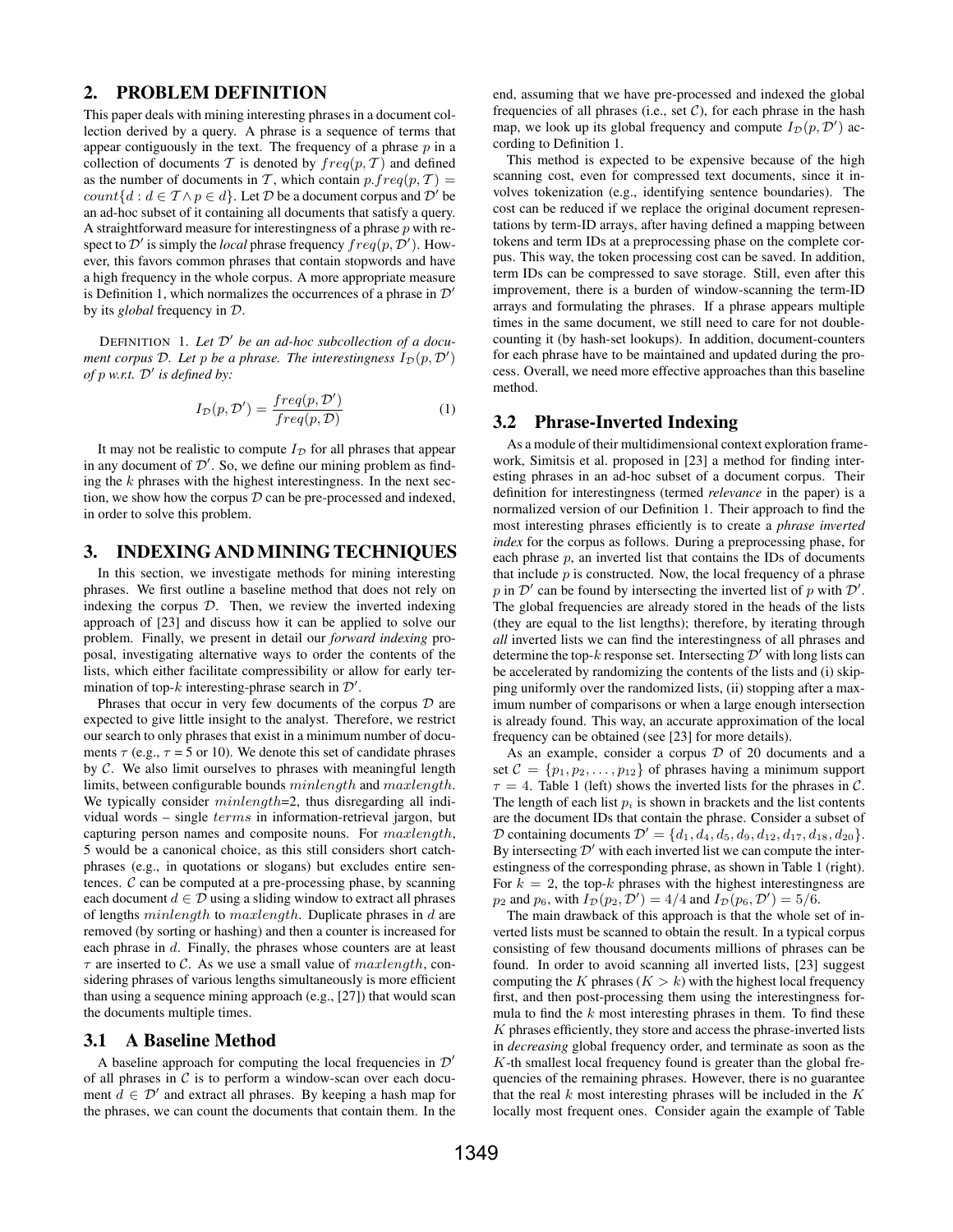Table 1: Example of a phrase-inverted index

| phrase       | contents                                                                                         | $I_{\mathcal{D}}$ |
|--------------|--------------------------------------------------------------------------------------------------|-------------------|
| $p_1(4)$     | ${d_2, d_3, d_9, d_{13}}$                                                                        | 1/4               |
| $p_2(4)$     | ${d_4, d_5, d_{12}, d_{18}}$                                                                     | 4/4               |
| $p_3(4)$     | $\{d_5, d_8, d_{16}, d_{17}\}\$                                                                  | 2/4               |
| $p_4(4)$     | ${d_9, d_{12}, d_{16}, d_{19}}$                                                                  | 2/4               |
| $p_5(5)$     | $\{d_4, d_5, d_{12}, d_{16}, d_{19}\}\$                                                          | 3/5               |
| $p_6(6)$     | ${d_3, d_4, d_5, d_9, d_{12}, d_{18}}$                                                           | 5/6               |
| $p_7(8)$     | $\{d_1, d_2, d_4, d_9, d_{12}, d_{15}, d_{16}, d_{17}\}\$                                        | 5/8               |
| $p_8(9)$     | ${d_3, d_4, d_8, d_9, d_{12}, d_{14}, d_{17}, d_{18}, d_{20}}$                                   | 6/9               |
| $p_9(10)$    | ${d_1, d_3, d_4, d_5, d_9, d_{10}, d_{12}, d_{17}, d_{18}, d_{19}}$                              | 7/10              |
| $p_{10}(10)$ | $\{d_1, d_2, d_3, d_4, d_5, d_8, d_{10}, d_{12}, d_{17}, d_{20}\}\$                              | 6/10              |
|              | $p_{11}(11)$ { $d_2, d_4, d_5, d_6, d_9, d_{12}, d_{13}, d_{15}, d_{17}, d_{18}, d_{20}$ }       | 7/11              |
|              | $p_{12}(12)   \{d_1, d_3, d_4, d_5, d_7, d_9, d_{10}, d_{12}, d_{13}, d_{17}, d_{18}, d_{20}\}\$ | 8/12              |

1 and assume that we find the  $K = 6$  phrases with the largest local frequency first and then the top- $k$  most interesting ones among these for  $k = 2$ . Finding the K locally most frequent phrases requires scanning all inverted lists of Table 1 in reverse order until  $p_5$ . By then, there are already  $K = 6$  phrases of local frequency 5 or more (these are  $p_6$  to  $p_{12}$ ). However, the top-2 interesting phrases  $p_{12}$  to  $p_5$  do not include  $p_2$ , which is among the two actual most interesting phrases in  $\mathcal{D}'$ . Therefore, the method of [23] has to be regarded as an approximate method.

### 3.3 Forward Indexing

Our *forward indexing* approach creates for each document  $d \in$  $D$  a list  $F_d$ , which contains the phrases from  $C$  that are included in d. Thus, we replace the (exact) textual content of a document, by the phrases from  $C$  included in it. While in [23] the inverted lists of the vast majority of phrases are intersected with the input set of documents  $\mathcal{D}'$ , in our approach, we intersect the forward lists only of the documents in  $\mathcal{D}'$ , in order to obtain the frequency of phrases in  $\mathcal{D}'$ . The advantage is that the number of accessed lists for finding the frequent phrases directly depends on the size of  $\mathcal{D}'$ , not  $\mathcal{D}$ .

The basic algorithm on this scheme (Algorithm 1) performs a  $|\mathcal{D}'|$ -way merge join, by scanning the sorted input lists in parallel. During the merge, for the current phrase  $p$ , the local frequency  $freq(p, D')$  can be counted by the number of inputs where p is seen. The interestingness of  $p$  can be determined by accessing its global frequency. Global frequencies can either be explicitly stored in the forward lists (e.g., embedded in phrase IDs) or kept in a separate phrase-dictionary in memory. Thus, we can update the set of top-k interesting phrases after every output of the merge operator and the whole process can terminate with one synchronized scan over the forward lists of the documents in  $\mathcal{D}'$ . Depending on how the phrases in the forward lists are ordered, in the rest of this section, we investigate different alternatives of our indexing scheme, that improve upon this basic algorithm.

| <b>Algorithm 1 Basic Forward Index Search</b> |  |
|-----------------------------------------------|--|

 $FWB(\mathcal{D}', k)$ 1:  $R = \emptyset$   $\triangleright$  contains k phrases of highest  $I_{\mathcal{D}}(p, \mathcal{D}')$ 

2: perform  $|\mathcal{D}'|$ -way merge join of the lists  $F_d$  for all  $d \in \mathcal{D}'$ 

- 3: for each output phrase  $p$  do
- compute  $freq(p, \mathcal{D}')$ , compute  $I_{\mathcal{D}}(p, \mathcal{D}')$  and update R to include p if applicable
- 4: return R

## 3.4 Frequency-based Ordering and Early Termination

It is possible to adapt Algorithm 1 to avoid scanning the forward lists  $F_d$  for each  $d \in \mathcal{D}'$  completely, if the order of the phrases p in each list is defined according to their global frequency  $freq(p, D)$ . That is, less frequent phrases appear first in the forward lists of the documents. While the lists are scanned in parallel by Algorithm 1 (and  $R$  is being updated), we know that for any phrase  $p$  that has not been seen so far, the maximum possible  $I_{\mathcal{D}}(p, \mathcal{D}')$  value is

$$
max_{I_{\mathcal{D}}}^{p} = \min\left\{1, \frac{|\mathcal{D}'|}{freq(p, \mathcal{D})}\right\}
$$
 (2)

Due to the ordering of phrases in the lists, if phrase  $p$  precedes phrase q in this order,  $max_{I_D}^q \leq max_{I_D}^p$ . Therefore, as soon as for the next unexamined phrase  $p, max_{I_D}^p \le \theta$ , where  $\theta$  is the lowest interestingness of phrases in the current top- $k$  set  $R$ , the algorithm can safely terminate reporting  $R$  as the result. Algorithm 2 shows how Algorithm 1 can be extended along these lines.

Sorting the phrases according to their global frequencies in the forward lists allows for an economic embedding of these frequencies into the lists. Since multiple phrases share the same frequency, we can use a representation that stores the phrases that have the same frequency as a group and the frequency once in the heading of the group. This way, the global frequency needs not be accessed at an external hash table. Table 2 is an illustration of this storage model. Alternatively, global frequencies can be embedded in the identifiers of the phrases, occupying the most significant bits, to force frequency-based ordering and access to frequencies by means of ID decoding.

| <b>Algorithm 2</b> Forward Index Search with Early Termination |                                                                                                         |  |
|----------------------------------------------------------------|---------------------------------------------------------------------------------------------------------|--|
|                                                                | FWE(D', k)                                                                                              |  |
|                                                                | 1: $R = \emptyset$<br>$\triangleright$ contains k phrases of highest $I_{\mathcal{D}}(p, \mathcal{D}')$ |  |
|                                                                | 2: perform $ \mathcal{D}' $ -way merge join of the lists $F_d$ for each $d \in \mathcal{D}'$            |  |
|                                                                | 3: for each $p$ , output by the merge operator <b>do</b>                                                |  |
|                                                                | compute $freq(p, \mathcal{D}')$                                                                         |  |
|                                                                | compute $I_{\mathcal{D}}(p, \mathcal{D}')$                                                              |  |
|                                                                | update $R$ to include $p$ if applicable                                                                 |  |
|                                                                | $max_{I_{\mathcal{D}}}^{p} = \min\{1, \frac{ \mathcal{D}' }{freq(p, \mathcal{D})}\}\$                   |  |
|                                                                | $\theta = k$ -th interestingness value in R                                                             |  |
|                                                                | if $max_{I_{\infty}}^{p} \leq \theta$ terminate merge-join                                              |  |
|                                                                | 4: return $R$                                                                                           |  |
|                                                                |                                                                                                         |  |

As an example, let  $\mathcal{D}' = \{d_1, d_4, d_5, d_9, d_{12}, d_{17}, d_{18}, d_{20}\}.$  Table 2 shows the forward lists of the documents in  $\mathcal{D}'$ , wherein the phrases are grouped and ordered in ascending global frequency order. Assume that we are looking for the top-2 most interesting phrases. The forward lists are synchronously scanned and merged. At the point after  $|\mathcal{D}'|$  equals the global frequency of the last accessed phrase  $p_{last}$  from the merger (i.e.,  $p_{last} = p_7$ ), we can start applying the early termination test. At this stage, the 2 phrases with the highest interestingness are  $R = \{p_2, p_6\}$  and  $\theta = freq(p_6, \mathcal{D}')$ 5/6. Since  $\theta < |\mathcal{D}'|/freq(p_{last}, \mathcal{D}')$ , we cannot terminate, as it is possible to find a phrase later that can enter the top-2 set  $R$ . The algorithm terminates after  $p_9$  is found and  $|\mathcal{D}'|/freq(p_9, \mathcal{D}') =$  $8/10 < \theta$ . In practice, as demonstrated by our experiments in Section 4, this method can prune a large percentage of the lists, especially if they contain phrases with very high global frequency in their tails.

### 3.5 Prefix-maximal Phrases and Lexicographic Phrase Ordering

An important issue with the forward indexing scheme is its space requirements. Since all phrases in  $C$  that are contained in a document must be included in the corresponding forward list, the sizes of the lists may grow significantly, even after compressing the phrase representations in them. In this section, we investigate the possibility of reducing the sizes of these lists by avoiding to index all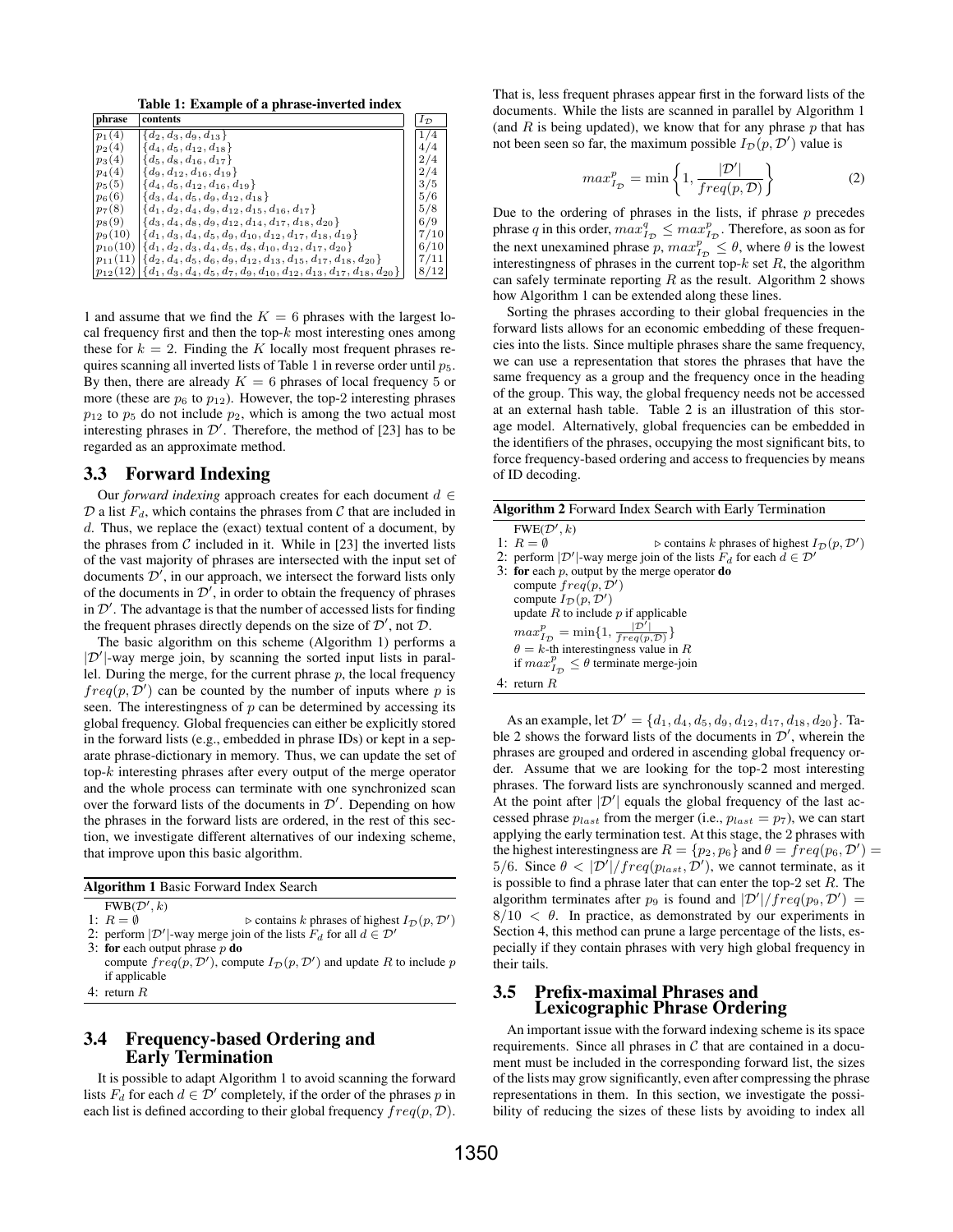Table 2: Example of a forward index

| list         | contents                                                                                           |
|--------------|----------------------------------------------------------------------------------------------------|
| $F_{d_1}$    | $(9)p_8(10)p_9, p_{10}(12)p_{12}$                                                                  |
| $F_{d}$      | $(4)p_2$ (5) $p_5$ (6) $p_6$ (8) $p_7$ (9) $p_8$ (10) $p_9$ , $p_{10}$ (11) $p_{11}$ (12) $p_{12}$ |
| $F_{d\pi}$   | $(4)p_2, p_3 (5)p_5 (6)p_6 (10)p_9, p_{10} (11)p_{11} (12)p_{12}$                                  |
| $F_{d_0}$    | $(4)p_1, p_4$ (6) $p_6$ (8) $p_7$ (9) $p_8$ (10) $p_9$ (11) $p_{11}$ (12) $p_{12}$                 |
| $F_{d_{12}}$ | $ (4)p_2, p_4 (5)p_5 (6)p_6 (8)p_7 (9)p_8 (10)p_9, p_{10} (11)p_{11} (12)p_{12} )$                 |
|              | $F_{d_{17}}(4)p_3(8)p_7(9)p_8(10)p_9, p_{10}(11)p_{11}(12)p_{12}$                                  |
|              | $F_{d_{18}}(4)p_2(6)p_6(9)p_8(10)p_9(11)p_{11}(12)p_{12}$                                          |
|              | $F_{d_{20}}$ (9) $p_8$ (10) $p_{10}$ (11) $p_{11}$ (12) $p_{12}$                                   |

phrases in them.

The main idea comes from the monotonicity of  $freq(p, D)$  with respect to the set-containment relationships between phrases. If a phrase p is included in a document d, all sub-phrases  $p' \subset p$  should also be present in  $d$ . Therefore, if we include  $p$  in the forward list  $F_d$  of d, it is not necessary to add any  $p' \subset p$  there; the contents of the forward lists can be minimized, if we include only the maximallength phrases (in  $C$ ) that are present in each document.

Figure 1(a) shows the contents of three documents. For ease of presentation, we denote distinct terms by characters and the content of a document as a string (i.e., sequence of terms). Figure 1(b) shows the set of distinct phrases of length  $minlength = 1$  to  $maxlength = 4$  that occur in each document. Assuming that C contains only phrases up to length 4 and that all such phrases are included in  $C$ , Figure 1(c) shows the maximal-length phrases in each document. Clearly, if we include only these, the lengths of the forward lists can be greatly reduced.

On the other hand, this compressed representation complicates evaluation. Now, computing  $freq(p, \mathcal{D}')$  for an arbitrary phrase  $p$ cannot be achieved by simply scanning (and intersecting) the forward lists (i.e., using Algorithm 1). For example, assuming that  $\mathcal{D}' = \{d_1, d_2, d_3\}$ , it is not clear how the local frequency of phrase "bef" can be obtained by intersecting the lists shown in Figure 1(c). Fortunately, there is a forward-list format that avoids indexing the majority of non-maximal phrases and allows computing the frequencies of all phrases efficiently at a single scan of the lists. Our proposal is based on the concept of *prefix-maximal* phrases which we define below:

DEFINITION 2. *A phrase* p *is prefix-maximal w.r.t. document*  $d \in \mathcal{D}$ , if (i)  $p \in \mathcal{C}$  (i.e., p is globally frequent), (ii)  $p \in d$ , and *(iii) there exists no phrase*  $p' \in C$ *, such that p is a prefix of*  $p'$  *and*  $p' \in d$ .

For example, in Figure 1(a), phrase "abc" is not prefix-maximal w.r.t.  $d_1$  because  $d_1$  also contains "abcd" and "abc" is a prefix of "abcd".

Now, we adapt the forward index to contain for each document  $d$  only the prefix-maximal phrases w.r.t.  $d$ . In addition, in each forward list, the phrases are ordered lexicographically. Figure 1(d) shows the prefix-maximal forward lists for the documents of Figure  $1(a)$ . Observe that the lists are only slightly larger than those containing only maximal phrases (Figure 1(c)), but significantly smaller than the lists containing all phrases (Figure 1(b)).

Having constructed this index, the challenge is to adapt Algorithm 1 to compute the interestingness of all phrases contained in  $\mathcal{D}'$ . This is not straightforward, as we need to avoid over-counting of subphrases that are not explicitly stored in the forward lists but implied by prefix-maximal phrases which contain them. Algorithm 3 is a pseudocode of this adaptation. The lists are merged, and the prefix-maximal phrases at all inputs are retrieved in lexicographical order. Figure 1(e) shows the order by which the phrases are retrieved when merging the lists of Figure  $1(d)$  — ignore the



Figure 1: Example of prefix-maximal lists

numbers in parentheses for the moment. At each access, the algorithm identifies the changes in the prefix of the current phrase p, compared to the previous phrase  $p_{prev}$  (Line 10).<sup>1</sup> Specifically, it finds the longest common prefix s between p and p*prev*. Every prefix of p*prev* that is longer than s corresponds to a phrase that can never be seen subsequently by the algorithm (because prefixmaximal phrases are sorted lexicographically in the lists). Thus, the local frequencies of all these prefixes in  $\mathcal{D}'$  can be immediately determined and output (Lines 13–16).

In order to compute the local frequencies of all prefixes correctly, we keep a list of counters  $C$ , one for each possible phrase length. For each new prefix-maximal phrase  $p$  encountered, say from document  $d_j$  we check its difference to the previous phrase  $p_{prev}^j$  seen at document  $d_j$  (Line 9). For all positions in s, where  $p_{prev}$  and  $p_{prev}^j$  differ, we increase the corresponding counter, in order to take into consideration that the corresponding prefixes have been seen at  $d_i$  (Line 11–12) and avoiding over-counting for the prefixes where  $p_{prev}$  and  $p_{prev}^j$  are common (these have been counted when  $p_{prev}^j$ was considered). When comparing p with p*prev*, for all prefixes that are different, we compute the local frequencies of the corresponding prefixes using the counters (Lines 13–16). Then, for the current phrase  $p$ , we initialize the counters for the new prefixes to 1. Finally, after the last phrase is accessed from the merged input, we use the existing counters to count and output the frequencies of all its prefixes (Lines 20–23). Summing up, Algorithm 3 correctly computes the local frequencies of all phrases by merging the forward lists containing the prefix-maximal phrases.

 $p_{prev}^j$  can be computed if the algorithm (or the merger) keeps track of the previous phrase seen at each input. In our implementation, we avoid its computation by embedding this information in the inverted lists. That is, together with the phrase representation, we also store for each phrase the first position where it differs from the previous phrase in the same list. This information is also used for compressing the lists, as it indicates the common prefix between consecutive phrases; this prefix needs not be repeated in the representation of the next phrase. Figure 1(e) shows, for each phrase  $p$  that is produced by the merger, the first position where  $p$  differs with  $p_{prev}^j$  in brackets.

As an example, let us see how the local frequencies of all phrases in  $\mathcal{D}' = d_1, d_2, d_3$  can be computed, using the forward index of Figure 1(d). First, we initialize an array of 4 counters, assuming that the minimum (maximum) length of a phrase in  $\mathcal C$  is 1 (4). The first phrase that comes from the merger (see Figure  $1(e)$ ) is "abca" from input  $d_1$ , therefore we set  $p_{prev} =$ "abca" and add 1 to all 4

<sup>&</sup>lt;sup>1</sup>Since we merge multiple inputs, p could be identical to  $p_{prev}$ .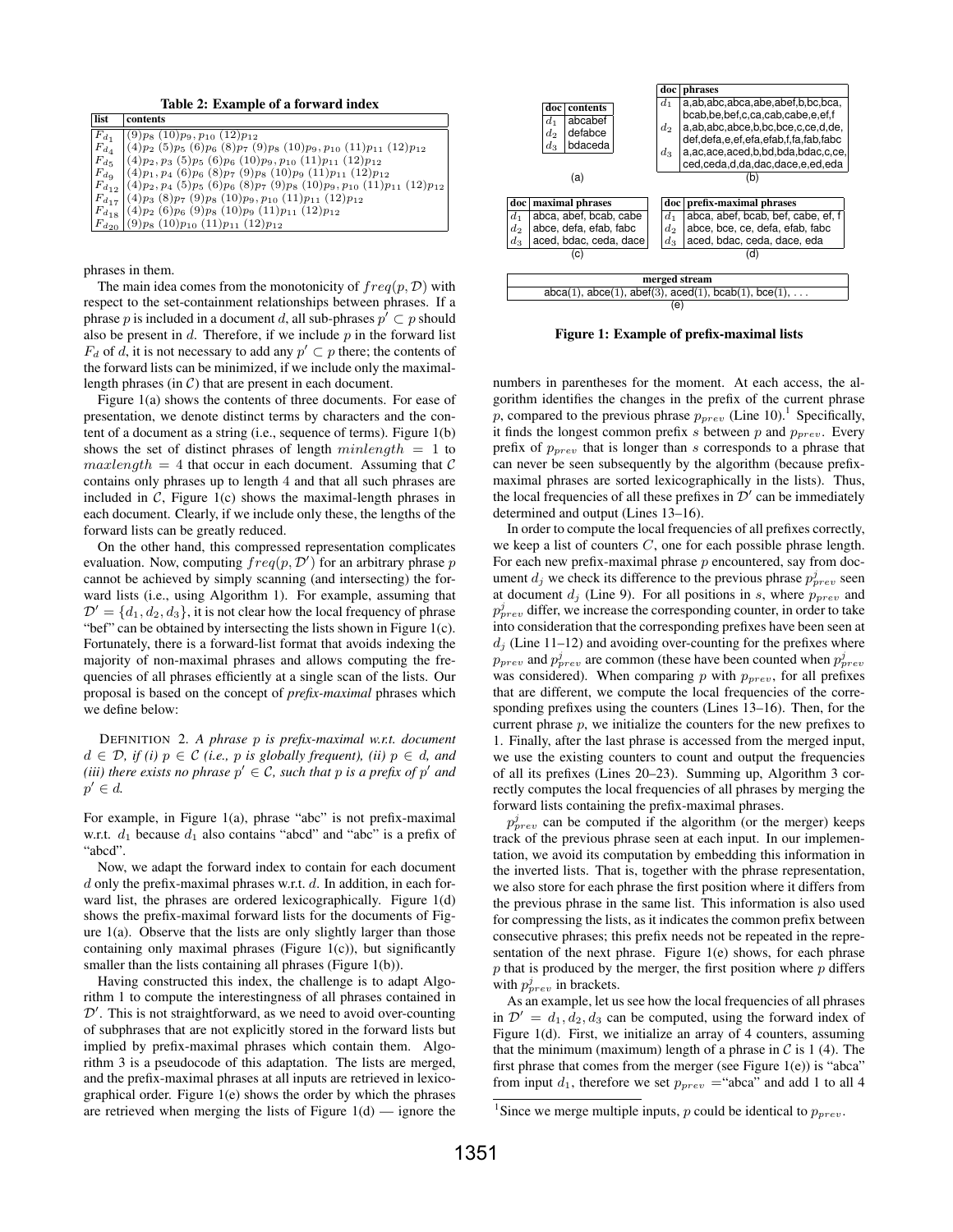|     | <b>Algorithm 3</b> Merging Prefix-Maximal Forward Lists                      |                                                     |  |  |  |
|-----|------------------------------------------------------------------------------|-----------------------------------------------------|--|--|--|
|     | $FWP(\mathcal{D}', k)$                                                       |                                                     |  |  |  |
|     | 1: $C$ = new array of counters                                               | $\triangleright$ initially 0                        |  |  |  |
|     | 2: $p =$ first phrase from merger                                            |                                                     |  |  |  |
|     | 3: $i =$ input where p was seen                                              |                                                     |  |  |  |
|     | 4: for all positions i of p do                                               |                                                     |  |  |  |
| 5:  | $C[i] = C[i] + 1$<br>$\triangleright$ count prefixes of p seen at j-th input |                                                     |  |  |  |
|     | 6: $p_{prev} = p$                                                            | $\triangleright$ track prev. phrase                 |  |  |  |
|     | 7: while $p =$ next phrase from merger do                                    | $\triangleright$ while more phrases                 |  |  |  |
| 8:  | $j =$ input where p was seen                                                 |                                                     |  |  |  |
| 9:  | $jpos$ = first position where p and $p_{prev}^j$ differ                      |                                                     |  |  |  |
| 10: | $dpos$ = first position where p and $p_{prev}$ differ                        |                                                     |  |  |  |
| 11: | <b>for</b> $i = jpos$ to <i>dpos</i> -1 <b>do</b>                            | $\triangleright$ count current input                |  |  |  |
| 12: | $C[i] = C[i] + 1$                                                            |                                                     |  |  |  |
| 13: | <i>outp</i> = first $dpos - 1$ terms of $p_{prev}$                           | $\triangleright$ common prefix                      |  |  |  |
| 14: | <b>for</b> $i = dpos$ to $len(p_{prev})$ <b>do</b>                           | $\triangleright$ for each diff. prefix              |  |  |  |
| 15: | append $p_{prev}[i]$ to <i>outp</i>                                          |                                                     |  |  |  |
| 16: | $freq(outp, \mathcal{D}') = C[i]$                                            | $\triangleright$ set frequency                      |  |  |  |
| 17: | for $i = dpos$ to $len(p)$ do                                                | $\triangleright$ reset counters                     |  |  |  |
| 18: | $C[i] = 1$                                                                   |                                                     |  |  |  |
| 19: | $p_{prev} = p$                                                               | $\triangleright$ track prev. phrase                 |  |  |  |
|     | 20: $outp = \emptyset$                                                       | $\triangleright$ handle all prefixes of last phrase |  |  |  |
|     | 21: for $i = 1$ to $len(p_{prev})$ do                                        |                                                     |  |  |  |
| 22: | append $p_{prev}[i]$ to <i>outp</i>                                          |                                                     |  |  |  |
| 23: | $freq(outp, \mathcal{D}') = C[i]$                                            |                                                     |  |  |  |

counters. The next phrase is "abce" (seen at input  $j = d_2$ ) and the first positions where it differs with  $p_{prev}^j$  and  $p_{prev}$  are  $jpos=1$  and  $dpos=4$ , respectively  $(p_{prev}^j$  is null, as p is the first phrase seen at input  $j = d_2$ ). The algorithm will increase the counters for positions 1 though 3, reflecting that the prefixes "a", "ab", and "abc" have been seen also at input  $j = d_2$ . In addition, "abca" (i.e., the common prefix "abc" of p*prev* and p padded with the last term of  $p_{prev}$ ) will be output, with frequency  $C[4]=1$ . Next, counter  $C[4]$ is reset to 1 and p*prev* are updated to "abce", before accessing the next phrase  $p =$ "abef" from the merger. This phrase differs at positions *jpos*=3 and *dpos*=3 from  $p_{prev}^j$ ="abca" and  $p_{prev}$ ="abce", respectively. No counters are updated (since  $jpos=dpos$ ), and the algorithm outputs "abc" and "abce" with frequencies 2 and 1, respectively, while resetting  $C[3]$  and  $C[4]$  to 1. Note that at any stage the counters will correctly capture the number of inputs where all prefixes of p*prev* have been seen.

Algorithm 3 computes only the local frequencies of phrases (at Lines 16 and 23) but not their interestingness. The global frequencies of the non-maximal phrases (required for the computation of interestingness) are not explicitly included in the index, so for the interestingness of each phrase to be computed we need to do a lookup at a hash table that stores the global frequencies of all phrases. This table typically fits in memory and searches are efficient.

Summing up, Algorithm 3 operates on a very economical representation of the forward lists. On the other hand, it has to exhaustively access all merged lists, being unable to apply early termination heuristics like Algorithm 2, due to the lexicographic ordering of phrases in the lists as required for this method.

### 4. EXPERIMENTAL EVALUATION

We used the recently released annotated New York Times corpus [21] for our experimental evaluation, which includes more than 1.8 million New York Times articles published between 1987 and 2007. The raw size of the textual content is about 8 GB. The dataset includes rich metadata (e.g., an article's publication date, topical classification, and author biography), as well as, annotations (e.g., persons, organizations, and places mentioned in an article).

All methods described in this paper were implemented in Java (using SUN JDK 1.6). Experiments were run on a SUN serverclass machine having 16 GB of main memory, four AMD Opteron single-core CPUs, a large network-attached RAID-5 disk array, and running Windows Server 2003.

For processing keyword queries, we employ conjunctive semantics, i.e., all query keywords are mandatory for a document to be reported as a result. Disjunctive queries were also tested, but we do not report the results here, as no significant performance difference was observed for them. We use Okapi BM25 [20, 22] (using the established parameter setting  $k_1 = 1.2$  and  $b = 0.75$ ), as a stateof-the-art relevance model to rank result documents. Further, we index the dataset such that metadata and annotations provided with it can easily be leveraged at query time. For example, in the terms of a document with publication date March 11th we add the artificial term publication date\$March\_11th,\_1999. Notice, though, that these artificial terms are hidden from the relevance model and thus do not affect the relative ranking of results.

Table 3 shows the different indexing methods and their representations that we compare against each other. *TermID* is a baseline method which replaces each document by a sequence of term IDs. *IntArray* models phrases as term ID arrays (e.g., "Steve Jobs" is translated to [441,312], assuming that *Steve* is term 441 and *Jobs* is term 312). Phrases in forward lists are ordered lexicographically and Algorithm 1 is used for merging. *FreqIntArray* encodes phrases as term ID arrays, phrases in lists are sorted in decreasing global frequency order, and the global frequency of each phrase is kept explicitly in the list, as explained in Section 3.4 and illustrated in Table 2. Algorithm 1 is used. In *PhraseID*, we globally assign phrase IDs, according to their global frequency. For each phrase  $p$ , we set the first 32 bit-block of its phrase ID (of type long) to the global frequency  $freq(p, D)$ . The second 32 bit-block is used to break ties among phrases having the same global frequency. *EarlyTerminationFreqIntArray* and *EarlyTerminationPhraseID*, use the same representation as FreqIntArray and PhraseID, respectively, but Algorithm 2 is used instead of Algorithm 1. *PrefixMaxIntArray* is similar to IntArray, but only prefix-maximal phrases are stored in the lists and Algorithm 3 is used. We compare our methods to an implementation of *MCX*, in accordance to [23], where we first find the  $K=1000$  phrases with the highest local frequency using the index and then post-process them to find the  $k$  most interesting ones. The maximum number of comparisons per approximate list intersection is set to  $M = 64$ .

## 4.1 Queries

We defined a set of benchmark queries, which we consider to reflect the envisioned application. Our queries, as shown in Figure 2 with their respective result sizes, are subdivided into three categories, namely, (i) person-related queries, (ii) news-related queries, and (iii) location-related queries. The first two categories are standard keyword queries, whose choice was inspired by Google's Zeitgeist [10] service. For the third category, we make use of the topical classification provided with the dataset.

### 4.2 Index Sizes

Our first experiment compares the different methods with regard to the size of their corresponding indexes. For each of the methods, we generated the corresponding indexes for different values of the minimum support threshold  $(\tau)$ ; in each case, we only index phrases whose global frequency in the corpus  $\mathcal D$  is at least  $\tau$ . In all cases, we index only phrases of lengths between 2 and 5.

As Figure 3 shows, the TermID representation is the most economical (consuming about 1.8 GB of space), as only the terms are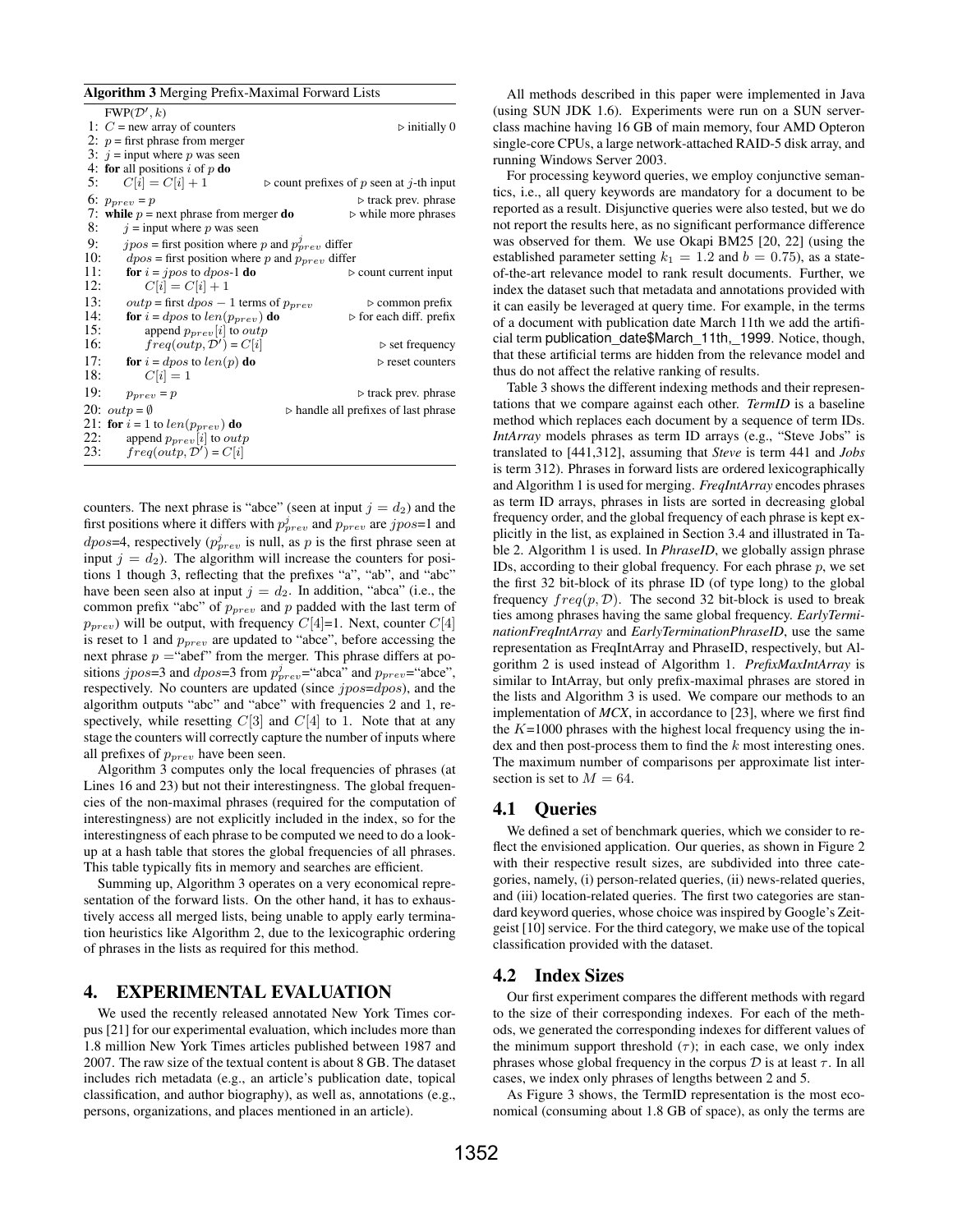#### (i) Person-Related Keyword Queries

jennifer lopez (1,130), osama bin laden (5,951), eminem (796), steve jobs (2,982), kobe bryant (1,385), paris hilton (1,119), harry potter  $(2,053)$ , martha stewart  $(3,044)$ , camilla parker bowles  $(173)$ , prince charles (4,019), barack obama (867), hillary clinton (11,073), rudy giuliani (2,485), martin luther king (6,533), george harrison (2,494)

#### (ii) News-Related Keyword Queries

world trade center (25,562), american airlines (14,187), world cup (17,974), winter olympics (4,357), korea (22,474), hurricane katrina (3,515), american idol (3,009), tsunami (1,452), bankruptcy (21,188), iphone (82), presidential election (26,492), aol time warner merger (588), sars (1,153), space shuttle columbia (1,322), tour de france (3,328)

### (iii) Location-Related Metadata Queries

/travel/guides/destinations/europe (94,789) /travel/guides/destinations/middle\_east (58,457) /travel/guides/destinations/north\_america (325,300) /travel/guides/destinations/ asia (62,290) /travel/guides/destinations/africa (22,592) /travel/guides/destinations/europe/france (12,874) /travel/guides/destinations/europe/france/rhone\_valley/lyon (40) /travel/guides/destinations/europe/germany (11,165) /travel/guides/destinations/europe/italy (6,722) /travel/guides/destinations/central\_and\_south\_america (20,466) /news/world/africa (14,961) /news/world/asia\_pacific (43,886) /news/world/americas (26,710) /news/world/europe (54,230) /news/world/middle\_east (46,020)

### Figure 2: Keyword & metadata queries (number of query results given in parentheses)

| Table 3: Query methods evaluated |
|----------------------------------|
|----------------------------------|

| method                                      | description                    |
|---------------------------------------------|--------------------------------|
| TermID                                      | baseline method, Section 3.1   |
| <b>IntArray</b>                             |                                |
| FreqIntArray                                | Section 3.3                    |
| PhraseID                                    |                                |
| EarlyTerminationFreqIntArray<br>Section 3.4 |                                |
| EarlyTerminationPhraseID                    |                                |
| PrefixMaxIntArray                           | Section 3.5                    |
| MCX                                         | [23] (reviewed in Section 3.2) |



Figure 3: Index sizes (bytes) for different values of  $\tau$ 

included in each list. The PrefixMaxIntArray and PhraseID representations follow. Even though PrefixMaxIntArray indexes only prefix-maximal phrases, which are roughly equal to the number of terms, because these are represented as integer arrays that occupy a few bytes, the representation takes more space than TermID. PhraseID indexes all phrases, but keeping only a phrase identifier for each of them, so its overhead over PrefixMaxIntArray is not high.

The phrase-inverted index employed by MCX and the IntArray representation yield indexes that consume about the same amount of space. Finally, the FreqIntArray representation produces indexes that are considerably larger than the other methods. This is not surprising, given that, in comparison to IntArray, the method keeps additional information and suffers from lower compressibility, as the phrases in a list are grouped primarily by global frequency and there are large gaps between consecutive phrases in the same group.

## 4.3 Performance Comparison

In this set of experiments we examine the different methods with regard to their query-processing performance. First, we investigate how the cardinality of  $\mathcal{D}'$  affects performance. We vary the cardinality of the input  $\mathcal{D}'$  between 100 and 10,000. We do this by using only queries with larger results and truncating them to their highest ranked 100 to 10,000 documents according to the per-query relevance ranking. We fix the result size for the interesting phrases as  $k = 100$  and the minimum support threshold as  $\tau = 10$ .

Figures 4 reports the mean wallclock time per query (measured with warm caches) for the different approaches. MCX is not affected by the input cardinality  $|\mathcal{D}'|$ . It requires about 100 seconds for a single query. In contrast, all other methods benefit from smaller input cardinalities. For  $|\mathcal{D}'| = 100$  our best method EarlyTerminationPhraseID outperforms MCX by three orders of magnitude. For  $|\mathcal{D}'| = 1,000$  the improvement over MCX is still more than a factor of 128. For larger  $|\mathcal{D}'|$  MCX becomes competitive to some of our methods like IntArray, but is still outperformed by EarlyTerminationFreqIntArray by a factor of 10. These results show that MCX will only be competitive for very large input cardinalities, but for such queries the phrase analysis cannot be done in real-time, so its applicability is limited. On the other hand, for our test corpus and the practical, medium-sized query results of our benchmark, the forward-index-based methods are always the method of choice. A full-fledged system should perhaps implement both methods and let a query optimizer decide which method to use.

Figure 7 shows the amount of data read at query time for the same experiment. We observe a linear increase for all forward indexing methods starting at 200 KB for  $|\mathcal{D}'| = 100$  up to 6 MB for  $|\mathcal{D}'|$  = 10,000. In contrast, MCX needs to read at least 3 GB in all cases. For MCX we may also observe a slight decrease when increasing  $|\mathcal{D}'|$ . This is due to the fact that for larger  $|\mathcal{D}'|$  this method may stop earlier, as the top- $K$  locally frequent phrases can be found faster.

In a second experiment, we fix the result size as  $|\mathcal{D}'| = 500$ , by taking only the first 500 results of queries that exceed this selectivity, and vary the minimum support threshold  $\tau$ . In all cases, we determine the  $k = 100$  most interesting phrases. Figures 5 and 8 report the mean wallclock time per query (measured with warm caches) and the mean amount of data read per query for the different approaches, respectively. We skipped MCX from this comparison because its cost exceeded 100 seconds at all times.

The results in Figure 5 show that the baseline method TermID requires about 4 seconds to compute a query. In contrast, the different forward indexing methods require at most 1.3 seconds for all parameters. Among our methods, EarlyTerminationPhraseID performs best requiring only 250 ms. This is by a factor of 8 better than the baseline method. In addition, this method also outperforms the other forward indexes like PrefixMaxIntArray which takes about 1,000 to 750 ms. Although a worst-case theoretical analysis (see Appendix A) suggests that PrefixMaxIntArray would perform better, EarlyTerminationPhraseID is the winner because of (i) the ultra-fast merging of phrase-IDs, (ii) its higher compressibil-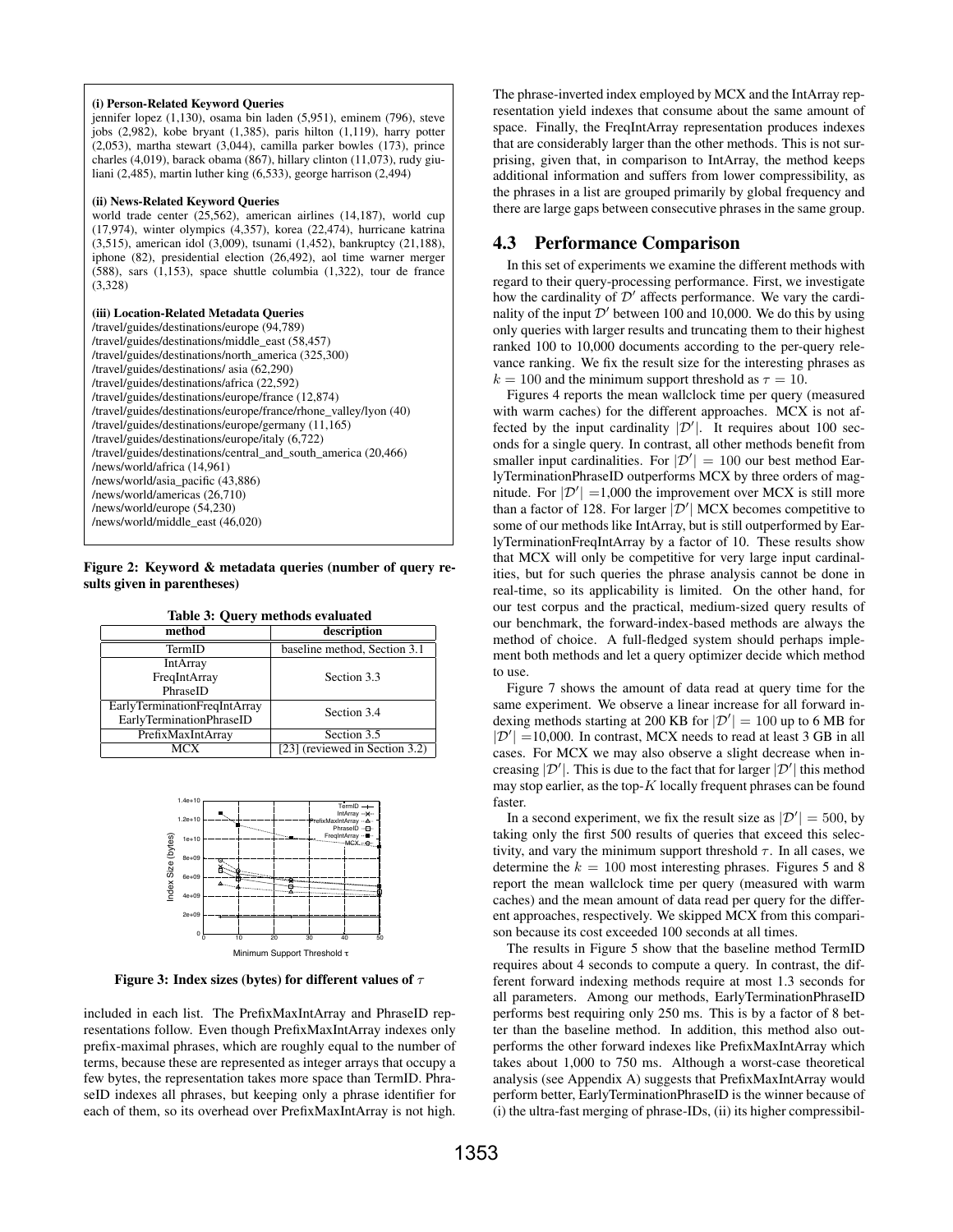

Figure 4: Wallclock times (ms) for different values of  $|\mathcal{D}'|$ 



 4000  $\overline{m}$ s) 3500 Wallclock Time (ms) 3000 TermID 2500 IntArray PrefixMaxIntArray Mallclock 2000 EarlyTermination PhraseID EarlyTermination FreqIntArray 1500 1000 500 0 5 10 15 20 25 30 35 40 45 50 um Support Threshold

4500

Figure 5: Wallclock times (ms) for different values of  $\tau$ 



Figure 6: Wallclock times (ms) for different values of  $k$ 

10 100 1000

PhraseId FreqIntArray EarlyTermination PhraseId EarlyTermination FreqIntArray

Result Size k

Wallclock Time (ms)

**Naliclock** 

Time

 $(ms)$ 



Figure 7: Bytes read for different values of  $|\mathcal{D}'|$ 

Figure 8: Number of bytes read for different values of  $\tau$ 

Figure 9: Number of bytes read for different values of  $k$ 

ity, and (iii) the early termination heuristic.

Figure 8 shows the amount of data read during query processing for the same experiment. Although the baseline TermID method reads the fewest bytes (not surprisingly, as it only has to read the termID representations of the documents), it has much higher query cost than the forward indexing methods, as discussed above. From these methods, EarlyTerminationPhraseID performs best, due to its high compressibility when compared to integer-array phrases and the effect of early termination. For EarlyTerminationFreqIntArray we see a slight increase from  $\tau = 5$  to  $\tau = 25$ . For very low values of  $\tau$  phrases might qualify as interesting if their global frequency is very low. Thus their interestingness score is very high, which is favorable for the early termination. Since these globally infrequent phrases tend to be long, EarlyTermination achieves higher savings in terms of the amount of data read, when applied on the FreqIntArray representation that keeps phrases explicitly as integer arrays. With increasing  $\tau$  these globally infrequent phrases are ruled out from both representations.

In general, the influence of parameter  $\tau$  is relatively mild. This is because after the initial pruning of extremely rare phrases (the long tail of phrases that occur only once or twice), removing more infrequent phrases does not affect the lengths of the forward-index lists too much. Because of these phrases being infrequent, their probability of occurring in the query-result documents is much lower than the occurrence probability of a frequent phrase.

### 4.4 Effectiveness of Early Termination

Our last experiment studies the effectiveness of the early-termination method introduced in Section 3.4. For this, we fix the minimum support threshold as  $\tau = 10$  and the cardinality of the input as  $|\mathcal{D}'| = 500$  and vary the number k of interesting phrases to be determined. Figures 6 and and 9 report the mean wallclock times

and mean amount of data read by the FreqIntArray and PhraseID representations, with and without early termination. For  $k = 10$ , EarlyTerminationPhraseID reads about 0.7 MB in 184 ms, while for  $k = 500$  it reads 1.1 MB in 263 ms. This is an increase of about 57% and 42%, respectively, for a 50-fold increase of  $k$ , quite a remarkably good result. Comparing the early-termination methods with their merge-based counterparts, one can observe significant reductions both in terms of data read and wallclock time even for large values of  $k$ .

### 5. RELATED WORK

Text analytics is increasingly gaining attention due to its value in gathering business intelligence. Previous efforts in this regard have primarily focused on term-level analytics, identifying terms that are specific to a group of documents [6, 16, 24]. Some [7, 8, 13, 15, 19] have taken a multi-dimensional view of the text collection and proposed OLAP-style models for performing drill-down/roll-up on text databases, but remain at the level of terms.

While term-level analytics is important, it is not sufficient for identifying important entity names or marketing slogans which have tremendous value for business intelligence. Early approaches [1, 17] fall short in scaling to large-scale text collections or consider only the collection as a whole but no ad-hoc document sets. Only recently, the MCX system [23] was proposed as an important step in the direction of scalable phrase-level analytics. As we explained earlier, their framework identifies only the most frequent phrases in a given set of documents, and then re-ranks these phrases based on their interestingness. Further, as our results clearly show their choice of using inverted indexes does not scale very well.

The idea of extracting phrases dynamically has also been explored by other communities. In [25] the use of phrases as a means to guide the user through search results is studied. Since their fo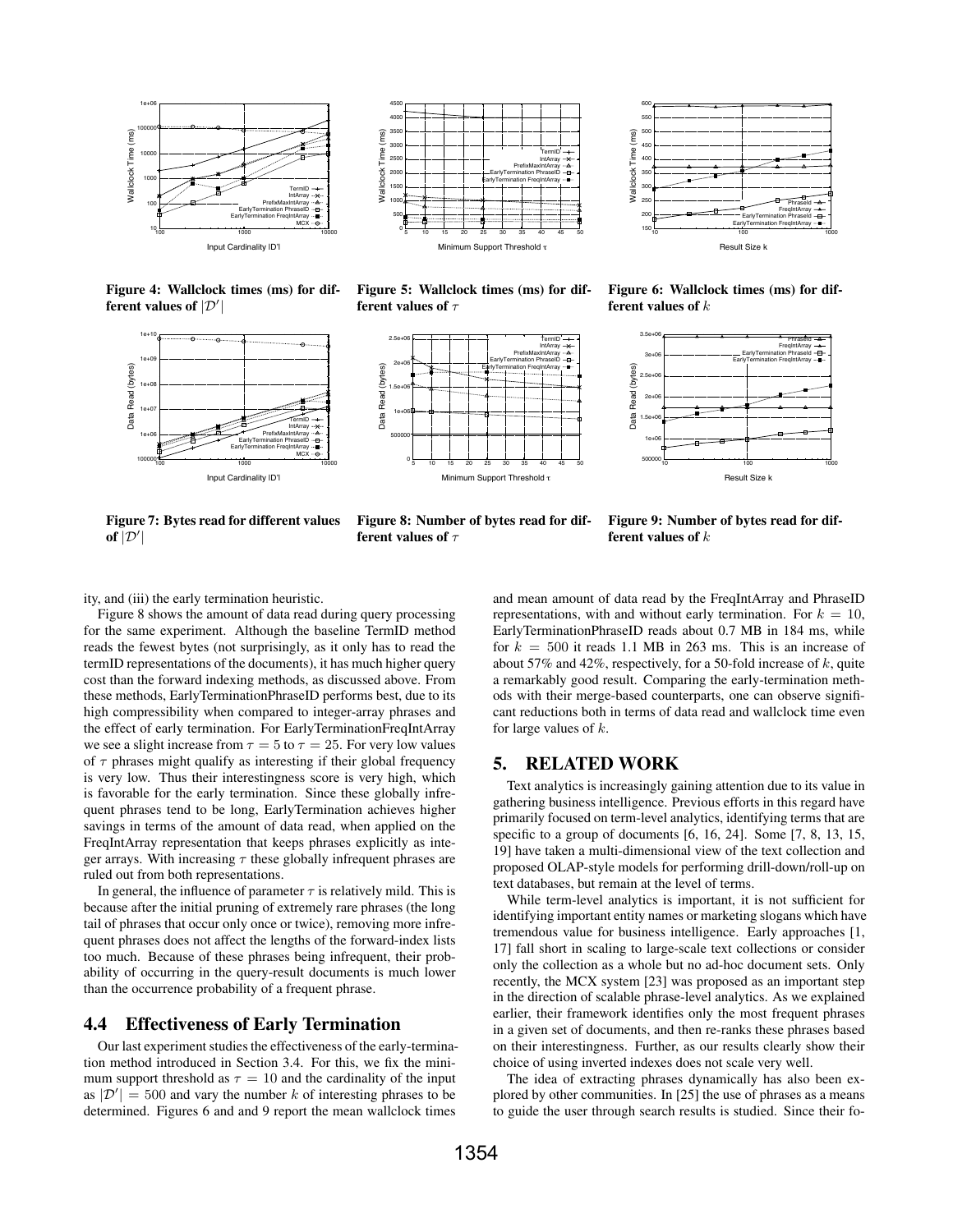cus is on at most the top-30 most relevant documents, scalability issues, as we address them, do not play a role in their application. In [26] point-wise mutual information (PMI), as a measure of a phrase's statistical surprisingness, is used to identify key phrases in a document. Thus identified phrases from a document are used as a signature of the document. The signature is then used for querying the collection for similar or related documents. Our framework can be easily adapted for the PMI-based interestingness measure.

Faceted search [12], as pioneered in the Flamenco project [9], is akin to our work in dynamically aggregating information for adhoc sets of documents. Although recent extensions [3, 5] move beyond mere count-based aggregation of facets, the key difference to our approach remains that facets are pieces of meta data about the documents. Our approach, in contrast, operates directly on the document contents.

In addition to scalable phrase-level analytics, good visualizations are important for comprehending the results in an intuitive manner. MemeTracker [18], TagLines [6], and BlogScope [2] have explored this for visualizing bursty phrases, terms, or social annotations over time. Similar interfaces could easily be built on top of our framework, and would then enable exploration of interesting phrases for ad-hoc document sets in a scalable and interactive manner, which is not possible in any of the aforementioned systems.

Finding interesting phrases is related to mining frequent subsequences in sequence collections. However, the objectives of the two problems are different, as we count the phrase (i.e., subsequence) frequencies in an *ad-hoc subset*  $\mathcal{D}'$  of the corpus  $\mathcal{D}$ , by preprocessing and indexing the *whole* corpus.

The vertical sequence mining approach [27] uses the same idea of inverted indexing as MCX [23], but a inverted list is created for each element (i.e., term) as opposed to subsequence (i.e., phrase). Data structures similar to forward indexing in data mining, like the FP-tree [11], have different objectives (i.e., compression of multiple transactions for faster itemset support computation vs. early termination in our setting). Accessing such a data structure in a branch-and-bound manner in order to find top-k discriminative patterns has been proposed in [4]. Previous work in data mining which is the most related to ours is [14]. Given two collections  $\mathcal{D}_{pos}$  and  $\mathcal{D}_{\text{neg}}$  of sequences the objective is to find *distinguishing* subsequences that have high frequency in D*pos* and low frequency in  $\mathcal{D}_{neg}$ . The method of [14] could be used to solve our interesting phrase mining problem, by setting  $\mathcal{D}_{pos} = \mathcal{D}'$ , using  $\mathcal{D} \setminus \mathcal{D}'$  as  $\mathcal{D}_{neg}$ , and keeping track of the top- $k$  results while counting the supports of the phrases. However, this approach would be very expensive. The sequences are generated and counted one-by-one, and counting the frequency of a sequence requires scanning the positions of its previous-level subsequences in all documents of  $\mathcal{D}'$ .

### 6. CONCLUSION

This paper has presented scalable techniques for interesting phrase mining from large text corpora. In contrast to the state-of-the-art method MCX [23], which solves the problem only approximately and is inefficient for large corpora, our forward indexing method scales very well with the corpus size. This is the decisive property to enable users to perform interesting phrase analyses on large real world datasets. We have provided several variants of forward indexing and discussed the different trade-offs w.r.t. index size and query response times. Our performance study used a large-scale real-world corpus consisting of 1.8 million articles from New York Times. We compared the different variants of our method against MCX. The results confirm that our forward indexing scheme outperforms MCX by orders of magnitude when the cardinality of the documents to be analyzed is not impractically large.

As discussed in Appendix B, our methods are also applicable to alternative definitions of phrase interestingness. In terms of future work, we are planning to explore other more high-level query types enabled by our method including: timeline interesting phrase analysis, phrase groupings, as well as, an interesting phrase CUBE operator.

### 7. REFERENCES

- [1] H. Ahonen. Knowledge Discovery in Documents by Extracting Frequent Word Sequences. *Library Trends*, 48(1), 1999.
- N. Bansal and N. Koudas. BlogScope: A System for Online Analysis of High Volume Text Streams. In *VLDB*, 2007.
- [3] O. Ben-Yitzhak, N. Golbandi, N. Har'El, R. Lempel, A. Neumann, S. Ofek-Koifman, D. Sheinwald, E. Shekita, B. Sznajder, and S. Yogev. Beyond Basic Faceted Search. In *WSDM '08*, 2008.
- [4] H. Cheng, X. Yan, J. Han, and P. S. Yu. Direct discriminative pattern mining for effective classification. In *ICDE*, pages 169–178, 2008.
- [5] D. Dash, J. Rao, N. Megiddo, A. Ailamaki, and G. Lohman. Dynamic Faceted Search for Discovery-driven Analysis. In *CIKM*, 2008.
- [6] M. Dubinko, R. Kumar, J. Magnani, J. Novak, P. Raghavan, and A. Tomkins. Visualizing Tags over Time. *ACM Trans. Web*, 1(2):7, 2007.
- [7] R. Fagin, R. Guha, R. Kumar, J. Novak, D. Sivakumar, and A. Tomkins. Multi-Structural Databases. In *PODS*, 2005.
- [8] R. Fagin, P. Kolaitis, R. Kumar, J. Novak, D. Sivakumar, and A. Tomkins. Efficient Implementation of Large-scale Multi-structural Databases. In *VLDB*, 2005.
- [9] Flamenco Project
- http://flamenco.berkeley.edu.
- [10] Google Zeitgeist
- http://www.google.com/press/zeitgeist.html. [11] J. Han, J. Pei, and Y. Yin. Mining frequent patterns without candidate generation. In *SIGMOD Conference*, pages 1–12, 2000.
- [12] M. A. Hearst. Clustering versus Faceted Categories for Information Exploration. *Commun. ACM*, 49(4):59–61, 2006.
- [13] A. Inokuchi and K. Takeda. A Method for Online Analytical Processing of Text Data. In *CIKM*, 2007.
- [14] X. Ji, J. Bailey, and G. Dong. Mining minimal distinguishing subsequence patterns with gap constraints. In *ICDM*, 2005.
- [15] S. Keith, O. Kaser, and D. Lemire. Analyzing Large Collections of Electronic Text Using OLAP. *CoRR*, abs/cs/0605127, 2006.
- [16] J. Kleinberg. Bursty and Hierarchical Structure in Streams. In *KDD*, 2002.
- [17] B. Lent, R. Agrawal, and R. Srikant. Discovering Trends in Text Databases. In *KDD*, 1997.
- [18] J. Leskovec, L. Backstrom, and J. Kleinberg. Meme-tracking and the dynamics of the news cycle. In *KDD*, 2009.
- [19] C. X. Lin, B. Ding, J. Han, F. Zhu, and B. Zhao. Text Cube: Computing IR Measures for Multidimensional Text Database Analysis. In *ICDM*, 2008.
- [20] C. D. Manning, P. Raghavan, and H. Schütze. *Introduction to Information Retrieval*. Cambridge University Press, New York, NY, USA, 2008.
- [21] New York Times Annotated Corpus http://corpus.nytimes.com.
- [22] S. E. Robertson and S. Walker. Okapi/Keenbow at TREC-8. In *Text Retrieval Conference*, 1999.
- [23] A. Simitsis, A. Baid, Y. Sismanis, and B. Reinwald. Multidimensional Content eXploration. *PVLDB*, 1(1):660–671, 2008.
- [24] Y. Sismanis, B. Reinwald, and H. Pirahesh. Document-Centric OLAP in the Schema-Chaos World. In *BIRTE*, 2006.
- [25] R. W. White, J. M. Jose, and I. Ruthven. Using Top-Ranking Sentences to Facilitate Effective Information Access. *JASIST*, 56(10):1113–1125, 2005.
- [26] Y. Yang, N. Bansal, W. Dakka, P. Ipeirotis, N. Koudas, and D. Papadias. Query by Document. In *WSDM*, 2009.
- [27] M. J. Zaki. SPADE: An Efficient Algorithm for Mining Frequent Sequences. *Machine Learning*, 42(1/2):31–60, 2001.
- [28] J. Zobel and A. Moffat. Inverted Files for Text Search Engines. *ACM Comput. Surv.*, 38(2):6, 2006.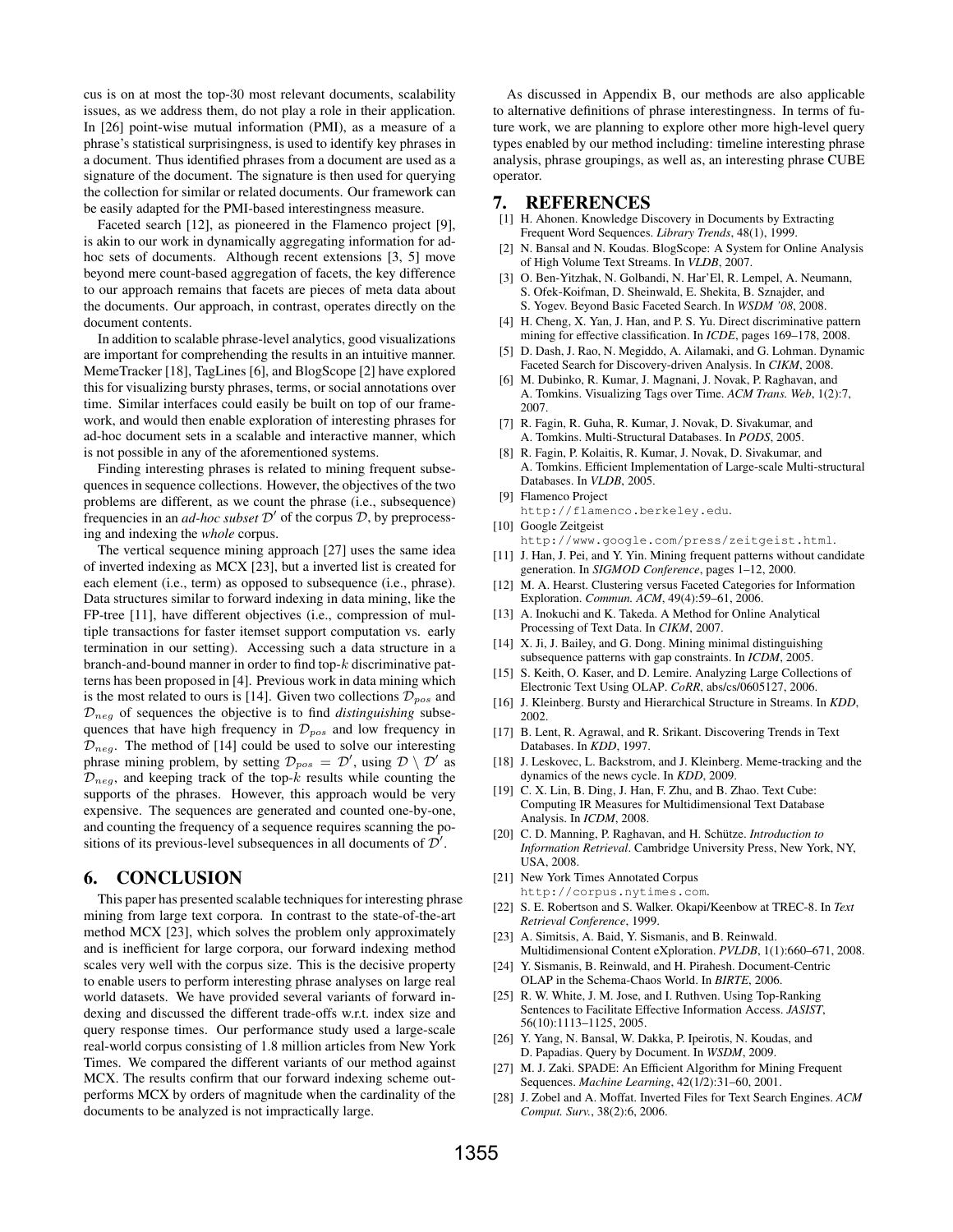# APPENDIX

# A. SPACE AND TIME COMPLEXITIES OF THE ALGORITHMS

All algorithms, except for the baseline method (Section 3.1), have low memory requirements as no bookkeeping for temporary counting of phrase frequencies is required by them. The baseline method scans the documents in  $\mathcal{D}'$  one-by-one and generates all phrases dynamically, while counting their frequencies in a hash table. The time complexity of this method is high, as  $O(\rho \cdot T(\mathcal{D}'))$ phrases are generated and counted. The methods that operate on the phrase-inverted index (Section 3.2) must scan the whole index in the worst case and perform intersections of  $\mathcal{D}'$  with all lists. This results in a very high  $O(|\mathcal{C}| \cdot |\mathcal{D}'| + \rho \cdot T(\mathcal{D}))$  worst-case cost, as  $\mathcal{D}'$ must be read and intersected  $|\mathcal{C}|$  times and all postings in the index should be read. In practice, the cost is lower, due to approximate counting and early termination possibilities.

The worst-case cost of Algorithm 2 (and the simpler Algorithm 1) is that of accessing all  $|\mathcal{D}'|$  forward lists, of average length  $\lambda$ . During the merging of the lists, and each time a posting is produced by the merger, the merger itself requires  $\log |\mathcal{D}'|$  time to update its priority queue. Thus, the overall cost of Algorithms 1 and 2 is  $O(|\mathcal{D}'| \log |\mathcal{D}'| \cdot \lambda)$ . For Algorithm 3, the cost at each iteration is dominated by looping over the positions of the current phrase  $p$  and comparing it with p*prev* to determine dpos. Two more loops are required to generate the prefixes to be output and reset the counters. Thus, the cost per access from the merger is  $O(\rho)$ . Assuming that the average length of a forward list in the prefix-maximal index of Section 3.5 is  $\lambda' < \lambda$ , there are  $|\mathcal{D}'|$  lists and  $|\mathcal{D}'| \lambda'$  accesses in total. Thus, the overall cost is  $O(|\mathcal{D}'| \cdot \lambda'(\rho + \log |\mathcal{D}'|))$ . Typically  $\rho < \log |\mathcal{D}'|$ , thus theoretically Algorithm 3 is more efficient than Algorithm 2, while also requiring less space.

# B. OTHER DEFINITIONS OF INTEREST-INGNESS

Here, we discuss alternatives to Definition 1 for assessing the interestingness of phrases and explain how our forward indexing approaches can be used for each of these measures.

PMI-based surprising frequency. Point-wise mutual information (PMI) is a measure from information theory for quantifying surprise in the co-occurrence of terms, based on their joint (multivariate) probability versus independent (univariate) probabilities [26]. Based on this, Definition 3 measures interestingness of a phrase by dividing its frequency in  $\mathcal{D}'$  by the product of the individual terms' frequencies in  $\mathcal{D}^2$ .

DEFINITION 3. *Let* D" *be an ad-hoc subcollection of a document corpus*  $D$ *. Let*  $p$  *be a phrase. The interestingness*  $I_D(p, D')$ *of*  $p$  *w.r.t.*  $D'$  *is defined by:* 

$$
I_{\mathcal{D}}(p, \mathcal{D}') = \log \frac{freq(p, \mathcal{D}')}{\Pi_{t \in p} \text{prob}(t, \mathcal{D})}
$$
(3)

*where*  $prob(t, D)$  *denotes the probability of term t to occur in a random document from* D*.*

We can compute the interestingness of  $p$  without having to know its global frequency  $freq(p, D)$ , but only the global frequencies of the terms, which are much fewer than the phrases that appear in the corpus. All methods discussed in Section 3 can be implemented to apply Definition 3, if we replace the global frequencies of the phrases (wherever they are stored in the indexes) by the corresponding normalized term probability products. These products can either be pre-processed and incorporated in the index or computed on-the-fly by look-ups against a term dictionary.

Differential frequency to another query result. Instead of examining interestingness with respect to the whole corpus  $D$ , an analyst may wish to identify phrases that occur surprisingly frequently in  $\mathcal{D}'$  compared to another ad-hoc subset  $\mathcal{D}''$  of  $\mathcal{D}$ , which is derived by another query.  $\mathcal{D}'$  and  $\mathcal{D}''$  could have any set-relationship (e.g., disjoint, overlap, containment). For instance, assume that we are interested in phrases that appear surprisingly frequently in documents  $\mathcal{D}'$  relevant to "Steve Jobs" compared to documents  $\mathcal{D}''$ relevant to "Bill Gates". For this purpose we can use the following definition:

DEFINITION 4. *Let* D" *and* D"" *be two ad-hoc subcollections of a document corpus* D*. Let* p *be a phrase. The interestingness*  $I_{\mathcal{D}''}(p, \mathcal{D}')$  of p w.r.t.  $\mathcal{D}''$  is defined by:

$$
I_{\mathcal{D}''}(p, \mathcal{D}') = \frac{1 + freq(p, \mathcal{D}')}{1 + freq(p, \mathcal{D}'')} \tag{4}
$$

We add 1 to both frequencies in order to prevent division by zero if  $freq(p, D'')$  is 0. Finding the most interesting phrases based on this definition using the suggested techniques is still possible, however, the early termination heuristics may not be applicable. The reason is that the phrases in the forward lists cannot be preprocessed and ordered with respect to any ad-hoc subset  $\mathcal{D}''$  of the corpus. Therefore, we need to first find the local frequencies of *all* phrases in  $\mathcal{D}'$  and  $\mathcal{D}''$ , intersect them, and pick the top-k interesting phrases according to Definition 4. Note that all methods described in Section 3 can be used to compute the local frequencies of all phrases, by disregarding global frequencies and any pruning/termination condition. More importantly, our forward indexing approaches facilitate evaluation in an operator-based fashion. If the same algorithm is applied twice as two operators that compute the local phrase frequencies in  $\mathcal{D}'$  and  $\mathcal{D}''$  in parallel, the results from the two operators can be pipelined to a merger, which computes the interestingness of each phrase on-the-fly (as phrases are examined in the same order) and updates the top- $k$  set.

OLAP-style frequency analysis. Finally, our measures (e.g., Definition 1) can be applied at different partitions of a document set, facilitating an OLAP-style analysis of interestingness, as shown below.

DEFINITION 5. *Let* D" *be a subcollection of a document corpus* D *comprising the documents that satisfy a keyword query* q*. Let*  $\mathcal{G}_i$ ,  $i = 1, \ldots, m$  *be a partitioning of*  $\mathcal{D}'$  *into* m *groups, according to a combination of dimensional axes (e.g., time). Let* p *be a phrase. We can define the interestingness*  $I_{\mathcal{D}'}(p, \mathcal{G}_i)$  *of* p *w.r.t. group*  $\mathcal{G}_i$ *, as follows:*

$$
I_{\mathcal{D}'}(p,\mathcal{G}_i) = \frac{freq(p,\mathcal{G}_i)}{freq(p,\mathcal{D}')}\tag{5}
$$

Similarly to Definition 4, we can directly apply the forward list merging approaches to find the most interesting phrases in each group. Again, early termination is not possible, since the denominator refers to an ad-hoc document subset that is not known at index time. While the forward lists of all documents in  $\mathcal{D}'$  are merged, we compute for each phrase one *group* counter per  $G_i$ , plus a local frequency counter for the whole  $\mathcal{D}'$ . For each phrase that is encountered, we can immediately compute its interestingness by applying

<sup>&</sup>lt;sup>2</sup>In the classic PMI definition, the frequencies in the numerator and denominator refer to the same set (i.e., either  $\mathcal D$  or  $\mathcal D'$ ). Definition 3 complies with our interestingness concept, where the frequency of a phrase in  $\mathcal{D}'$  is divided by the expected frequencies of its terms in the whole corpus.